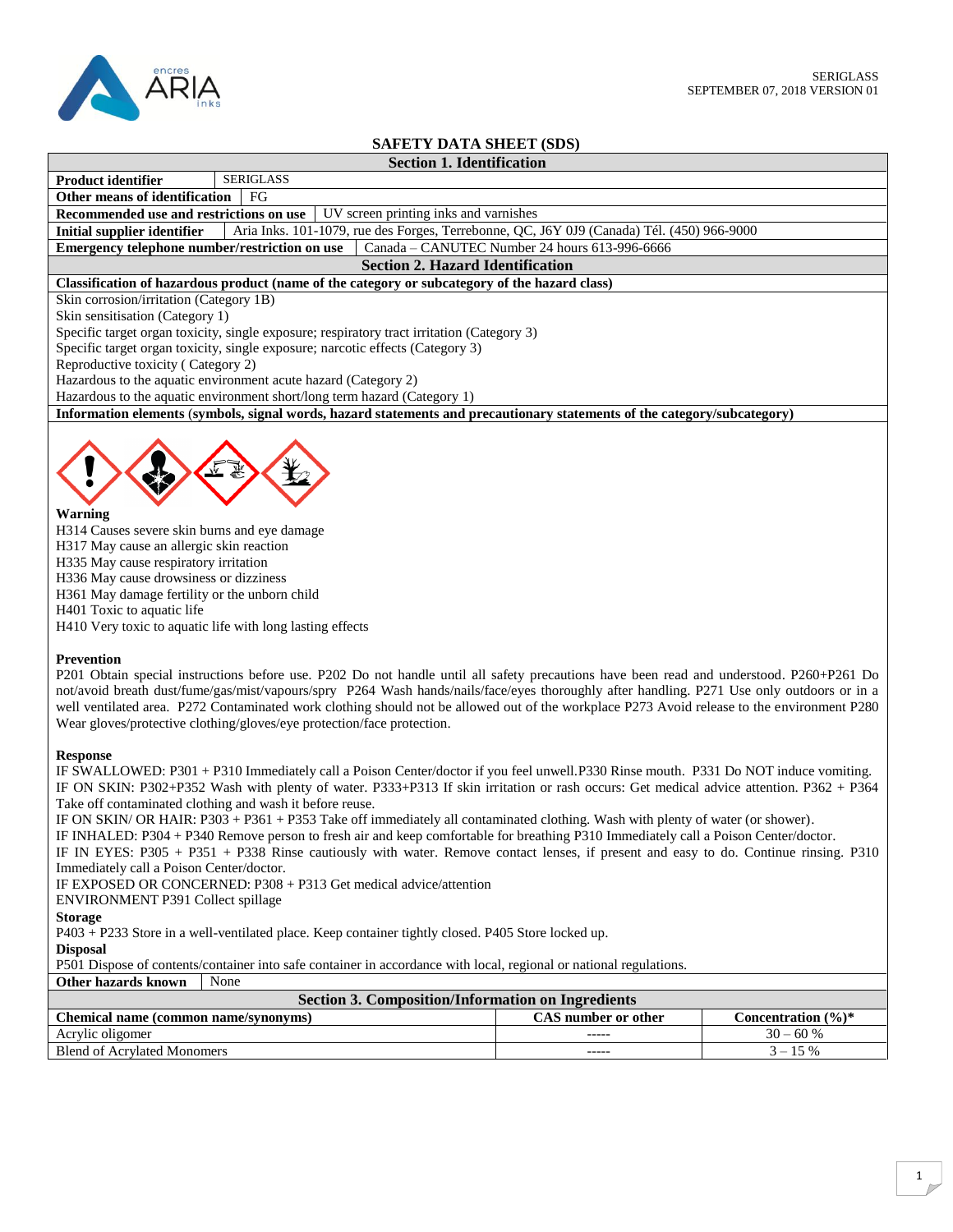

|                                                                                                                                                                                                                 | Photoinitiator                                                                                                                                        |                                                                               |             |
|-----------------------------------------------------------------------------------------------------------------------------------------------------------------------------------------------------------------|-------------------------------------------------------------------------------------------------------------------------------------------------------|-------------------------------------------------------------------------------|-------------|
|                                                                                                                                                                                                                 | Diphenyl(2,4,6-trimethylbenzoyl)phosphine oxide)                                                                                                      | 75980-60-8                                                                    | $3 - 15%$   |
|                                                                                                                                                                                                                 | 1-Hydroxycyclohexyl phenyl ketone                                                                                                                     | 947-19-3                                                                      | $1 - 10\%$  |
| N-Méthyldiéthanolamine                                                                                                                                                                                          |                                                                                                                                                       | 105-59-9                                                                      | $0,5 - 5$ % |
| Phosphate ester                                                                                                                                                                                                 |                                                                                                                                                       |                                                                               | $3 - 15 %$  |
|                                                                                                                                                                                                                 | *Statement - This safety data sheet provides concentration range(s) instead of the actual concentration(s) considered trade secret(s)                 |                                                                               |             |
|                                                                                                                                                                                                                 | <b>Section 4. First-Aid Measures</b>                                                                                                                  |                                                                               |             |
| <b>Inhalation</b>                                                                                                                                                                                               | IF INHALED: If overexposure remove person to fresh air and keep comfortable for breathing. If not breathing, give artificial                          |                                                                               |             |
|                                                                                                                                                                                                                 | respiration or give oxygen by trained personnel. If symptoms persist, seek medical attention.                                                         |                                                                               |             |
| <b>Ingestion</b>                                                                                                                                                                                                | IF SWALLOWED: Immediately call a doctor. Do NOT induce vomiting. Prevent aspiration of vomit. Rinse mouth thoroughly                                  |                                                                               |             |
|                                                                                                                                                                                                                 | with water. Never give anything by mouth if the victim is rapidly losing consciousness, or is unconscious or convulsing.                              |                                                                               |             |
| Skin contact                                                                                                                                                                                                    | IF ON SKIN: Remove contaminated clothing, wash immediately with soap and water (20 - 30 minutes). If skin irritation                                  |                                                                               |             |
|                                                                                                                                                                                                                 | occurs: Get medical attention. Wash contaminated clothing before reuse. Discard or decontaminate footwear before reuse.                               |                                                                               |             |
| Eye contact                                                                                                                                                                                                     | IF IN EYES, Rinse cautiously with water for several minutes (20 - 30 minutes). Remove contact lenses, if present and easy to                          |                                                                               |             |
|                                                                                                                                                                                                                 | do. Continue rinsing. If eye irritation persists: Get medical attention.                                                                              |                                                                               |             |
|                                                                                                                                                                                                                 | Most important symptoms and effects (acute or delayed)                                                                                                | Causes severe skin burns and eye damage. May cause an allergic skin reaction. |             |
|                                                                                                                                                                                                                 |                                                                                                                                                       | May cause respiratory irritation. May cause drowsiness or dizziness. May      |             |
|                                                                                                                                                                                                                 |                                                                                                                                                       | damage fertility or the unborn child.                                         |             |
|                                                                                                                                                                                                                 | Indication of immediate medical attention/special treatment                                                                                           | In all cases, call a doctor. Do not forget this document.                     |             |
|                                                                                                                                                                                                                 | <b>Section 5. Fire-Fighting Measures</b>                                                                                                              |                                                                               |             |
|                                                                                                                                                                                                                 |                                                                                                                                                       |                                                                               |             |
|                                                                                                                                                                                                                 | Specific hazards of the hazardous product (hazardous combustion products)                                                                             |                                                                               |             |
|                                                                                                                                                                                                                 | Carbon monoxide and dioxide, nitrogen oxides, acrid fumes and smoke.                                                                                  |                                                                               |             |
|                                                                                                                                                                                                                 | Suitable and unsuitable extinguishing media                                                                                                           |                                                                               |             |
|                                                                                                                                                                                                                 | In case of fire: Use Carbon dioxide, dry chemical, foam, water spray, water.                                                                          |                                                                               |             |
|                                                                                                                                                                                                                 | Special protective equipment and precautions for fire-fighters                                                                                        |                                                                               |             |
|                                                                                                                                                                                                                 | During a fire, irritating/toxic fumes may be generated. Do not enter fire area without proper protection. Firefighters should wear proper protective  |                                                                               |             |
| equipment as required.                                                                                                                                                                                          |                                                                                                                                                       |                                                                               |             |
|                                                                                                                                                                                                                 | <b>Section 6. Accidental Release Measures</b>                                                                                                         |                                                                               |             |
|                                                                                                                                                                                                                 | Personal precautions, protective equipment and emergency procedures                                                                                   |                                                                               |             |
|                                                                                                                                                                                                                 | Evacuate non-emergency personnel. Isolate the area and prevent access. Control source of the leak. Ensure clean-up is conducted by trained            |                                                                               |             |
|                                                                                                                                                                                                                 | personnel only. All persons dealing with clean-up should wear the appropriate protective equipment (See Section 8). Prevent the spill spread into     |                                                                               |             |
|                                                                                                                                                                                                                 | drains, sewers, water supplies, or soil. Eliminate all ignition sources (no smoking, flares, sparks or flames) in immediate area. Take precautionary  |                                                                               |             |
|                                                                                                                                                                                                                 | measures against static discharges. All equipment used when handling the product must be grounded. Do not touch or walk through spilled               |                                                                               |             |
| material.                                                                                                                                                                                                       |                                                                                                                                                       |                                                                               |             |
|                                                                                                                                                                                                                 | Methods and materials for containment and cleaning up                                                                                                 |                                                                               |             |
|                                                                                                                                                                                                                 | Avoid prolonged exposure. Stop leak if you can do it without risk. Spill should be contained with inert material and disposed into suitable retaining |                                                                               |             |
|                                                                                                                                                                                                                 | area. Do not touch or walk through spilled material. Small volumes of liquid may be contained or absorbed into an appropriate absorbent. Keep away    |                                                                               |             |
|                                                                                                                                                                                                                 | from all watercourses. Do not flush down storm or sanitary sewer. Dispose of in accordance with local, provincial and federal regulations.            |                                                                               |             |
|                                                                                                                                                                                                                 | <b>Section 7. Handling and Storage</b>                                                                                                                |                                                                               |             |
| <b>Precautions for safe handling</b>                                                                                                                                                                            |                                                                                                                                                       |                                                                               |             |
|                                                                                                                                                                                                                 | Obtain special instructions before use. Do not handle until all safety precautions have been read and understood. Do not/avoid breath                 |                                                                               |             |
|                                                                                                                                                                                                                 | dust/fume/gas/mist/vapours/spry. Wash hands/nails/face/eyes thoroughly after handling. Use only outdoors or in a well ventilated area.                |                                                                               |             |
|                                                                                                                                                                                                                 | Contaminated work clothing should not be allowed out of the workplace. Avoid release to the environment. Wear gloves/protective                       |                                                                               |             |
|                                                                                                                                                                                                                 | clothing/gloves/eye protection/face protection.                                                                                                       |                                                                               |             |
| Conditions for safe storage, including any incompatibilities<br>Store in a cool, well-ventilated area. Keep container closed when not in use. Do not handle or store near open flames, heat or other sources of |                                                                                                                                                       |                                                                               |             |
|                                                                                                                                                                                                                 |                                                                                                                                                       |                                                                               |             |
|                                                                                                                                                                                                                 | ignition. Store away from incompatible materials (Section 10). Inspect all incoming containers to make sure they are properly labeled and not         |                                                                               |             |
| damaged. Storage area should be clearly identified, clear of obstruction and accessible only to trained personnel. Inspect periodically for damage                                                              |                                                                                                                                                       |                                                                               |             |
| or leaks. Storage temperature: 15 - 27 °C.                                                                                                                                                                      |                                                                                                                                                       |                                                                               |             |
| <b>Section 8. Exposure Controls/Personal Protection</b>                                                                                                                                                         |                                                                                                                                                       |                                                                               |             |
|                                                                                                                                                                                                                 | Control parameters (biological limit values or exposure limit values and source of those values)                                                      |                                                                               |             |
|                                                                                                                                                                                                                 | Exposure limits: ACGIH - TLV-TWA Acrylic Oligomer 20ppm (TWA)                                                                                         |                                                                               |             |
|                                                                                                                                                                                                                 | Appropriate engineering controls                                                                                                                      |                                                                               |             |
|                                                                                                                                                                                                                 | Use product in well-ventilated areas. Do not spray the product. Local exhaust ventilation system is recommended to maintain concentrations of         |                                                                               |             |
| contaminants below exposure limits. Supply emergency safety/quick-drench shower, eyewash station and washing facilities available in work area                                                                  |                                                                                                                                                       |                                                                               |             |
| and near handling area. Where such systems are not effective, wear suitable personal protection equipment which performs satisfactorily and                                                                     |                                                                                                                                                       |                                                                               |             |
|                                                                                                                                                                                                                 | meets recognized standards.                                                                                                                           |                                                                               |             |
|                                                                                                                                                                                                                 | Individual protection measures/personal protective equipment                                                                                          |                                                                               |             |
|                                                                                                                                                                                                                 | Gloves: Neopren gloves or equivalent; Clothing: use suitable protective clothing to prevent any possibility of skin contact; Respiratory: Not         |                                                                               |             |
| required if working area is well ventilated. Use a NIOSH approved respirators if the exposure limits are unknown; Equipment: Safety glasses,                                                                    |                                                                                                                                                       |                                                                               |             |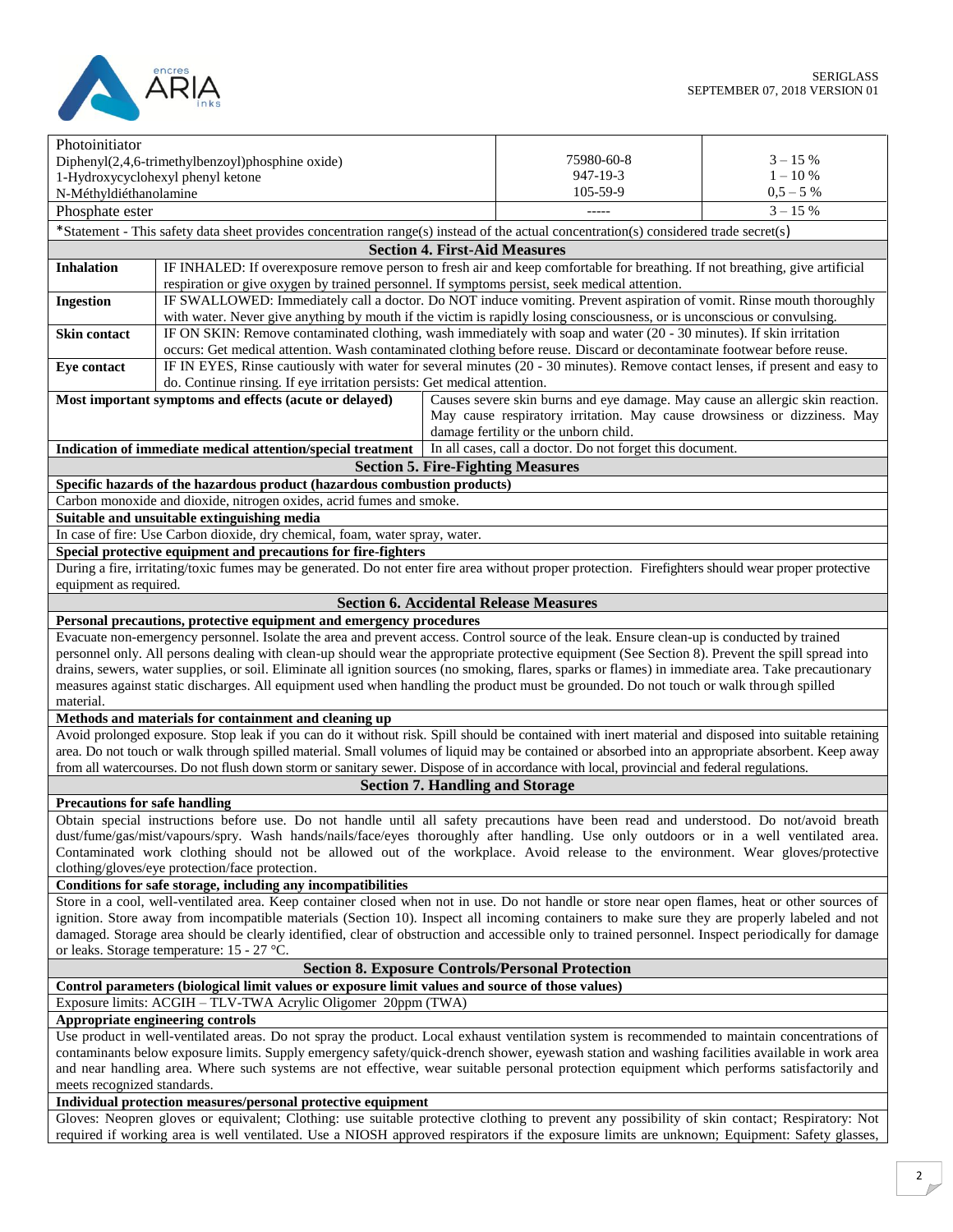



| chemical resistant. Special instructions for protection and hygiene: Wash hands/nails/face thoroughly after handling. Do not eat, drink or smoke<br>when using this product. Practice good personal hygiene after using this material. Remove and wash contaminated work clothing before re-use.                            |                                  |                                                          |
|-----------------------------------------------------------------------------------------------------------------------------------------------------------------------------------------------------------------------------------------------------------------------------------------------------------------------------|----------------------------------|----------------------------------------------------------|
| Educate and train employees in the safe use and handling of this product. Follow all label instructions.                                                                                                                                                                                                                    |                                  |                                                          |
| <b>Section 9. Physical and Chemical Properties</b>                                                                                                                                                                                                                                                                          |                                  |                                                          |
| Liquid<br>Appearance, physical state/colour                                                                                                                                                                                                                                                                                 | Vapour pressure                  | Not available                                            |
| Slightly acrylic odour<br>Odour                                                                                                                                                                                                                                                                                             | <b>Vapour density</b>            | Not available                                            |
| Not available<br><b>Odour threshold</b>                                                                                                                                                                                                                                                                                     | <b>Relative density</b>          | Not available                                            |
| Not available<br>pH                                                                                                                                                                                                                                                                                                         | <b>Solubility</b>                | Insoluble                                                |
| Melting/freezing point<br>Not available                                                                                                                                                                                                                                                                                     |                                  | Partition coefficient - n-octanol/water<br>Not available |
| <b>Initial boiling point/range</b><br>Not available                                                                                                                                                                                                                                                                         | <b>Auto-ignition temperature</b> | Not available                                            |
| <b>Flash point</b> $  > 100 °C (212 °F)$                                                                                                                                                                                                                                                                                    | <b>Decomposition temperature</b> | Not available                                            |
| <b>Evaporation rate</b><br>Not available                                                                                                                                                                                                                                                                                    | Viscosity Not available          |                                                          |
| Flammability (solids and gases)<br>Not available<br><b>Upper and lower flammability/explosive limits</b><br>Not available                                                                                                                                                                                                   | <b>VOC</b><br>Other              | Not available<br>None known                              |
| <b>Section 10. Stability and Reactivity</b>                                                                                                                                                                                                                                                                                 |                                  |                                                          |
| <b>Reactivity</b>                                                                                                                                                                                                                                                                                                           |                                  |                                                          |
| Stable under normal conditions.                                                                                                                                                                                                                                                                                             |                                  |                                                          |
| <b>Chemical stability</b>                                                                                                                                                                                                                                                                                                   |                                  |                                                          |
| Yes, Stable under the recommended storage and handling conditions prescribed.                                                                                                                                                                                                                                               |                                  |                                                          |
| <b>Possibility of hazardous reactions</b>                                                                                                                                                                                                                                                                                   |                                  |                                                          |
| Non under normal conditions of storage and use.                                                                                                                                                                                                                                                                             |                                  |                                                          |
| Conditions to avoid (static discharge, shock or vibration)                                                                                                                                                                                                                                                                  |                                  |                                                          |
| Heat and sun light; the product must be stored in a dry and dark area; the temperature must not exceed 27 deg. C.                                                                                                                                                                                                           |                                  |                                                          |
| <b>Incompatible materials</b>                                                                                                                                                                                                                                                                                               |                                  |                                                          |
| Avoid contact with strong oxidizing agents, peroxides or other polymerisation initiators, strong acid or bases, metallic powders or pigments.                                                                                                                                                                               |                                  |                                                          |
| <b>Hazardous decomposition products</b>                                                                                                                                                                                                                                                                                     |                                  |                                                          |
| Carbon mono and dioxide, nitrogen oxides, other toxic fumes.                                                                                                                                                                                                                                                                |                                  |                                                          |
| <b>Section 11. Toxicological Information</b>                                                                                                                                                                                                                                                                                |                                  |                                                          |
| Information on the likely routes of exposure (inhalation, ingestion, skin and eye contact)                                                                                                                                                                                                                                  |                                  |                                                          |
| Causes severe skin burns and eye damage. May cause an allergic skin reaction. May cause respiratory irritation. May cause drowsiness or                                                                                                                                                                                     |                                  |                                                          |
| dizziness. May damage fertility or the unborn child.                                                                                                                                                                                                                                                                        |                                  |                                                          |
| Symptoms related to the physical, chemical and toxicological characteristics<br>No specific information available.                                                                                                                                                                                                          |                                  |                                                          |
| Delayed and immediate effects (chronic effects from short-term and long-term exposure)                                                                                                                                                                                                                                      |                                  |                                                          |
| Skin Sensitization - May cause allergic skin reaction. Respiratory Sensitization - May cause severe respiratory system irritation;                                                                                                                                                                                          |                                  |                                                          |
| Germ Cell Mutagenicity - Not available; Carcinogenicity - Not available; Reproductive Toxicity - Not available;                                                                                                                                                                                                             |                                  |                                                          |
| Specific Target Organ Toxicity — Single Exposure - Not available; Specific Target Organ Toxicity — Repeated Exposure - Not available;                                                                                                                                                                                       |                                  |                                                          |
| Aspiration Hazard - May cause respiratory sensitization. Repeated or prolonged inhalation may cause toxic effects; Health Hazards Not                                                                                                                                                                                       |                                  |                                                          |
| Otherwise Classified - No data available.                                                                                                                                                                                                                                                                                   |                                  |                                                          |
| Numerical measures of toxicity (ATE; $LD_{50}$ & $LC_{50}$ )                                                                                                                                                                                                                                                                |                                  |                                                          |
| Acrylic Oligomer LD <sub>50</sub> Oral Rat ->2000 mg/kg; LD <sub>50</sub> Dermal - Rabbit >2000 mg/kg; LC <sub>50</sub> Inhalation > 5 mg/l; Acrylic Oligomer LD <sub>50</sub> Oral -                                                                                                                                       |                                  |                                                          |
| Rat > 2000 mg/kg; LD <sub>50</sub> Dermal – Rabbit > 2000 mg/kg; LC <sub>50</sub> Inhalation – Rat > 5 mg/l 4hr; Acrylic Oligomer LD <sub>50</sub> Oral – Rat > 5000 mg/kg;                                                                                                                                                 |                                  |                                                          |
| LD <sub>50</sub> Dermal – Rabbit >2000 mg/kg; LC <sub>50</sub> Inhalation – Rat 4hr No data; Acrylated Monomer LD <sub>50</sub> Oral – Rat >5000 mg/kg; LD <sub>50</sub> Dermal –                                                                                                                                           |                                  |                                                          |
| Rabbit 3600 mg/kg; LC <sub>50</sub> Inhalation – Rat 4hr No data; CAS 947-19-3 LD50 Oral – Rat >2500 mg/kg; LD50 Dermal – Rat >5000 mg/kg; LC50<br>Inhalation – Rat > 1mg/l; CAS 105-59-9 LD <sub>50</sub> Oral – Rat >2000 mg/kg; LD <sub>50</sub> Dermal – Rabbit >2000 mg/kg; LC <sub>50</sub> Inhalation – Rat > 5 mg/l |                                  |                                                          |
| (Dust/Mist); ATE not available in this document.                                                                                                                                                                                                                                                                            |                                  |                                                          |
| <b>Section 12. Ecological Information</b>                                                                                                                                                                                                                                                                                   |                                  |                                                          |
| Ecotoxicity (aquatic and terrestrial information)                                                                                                                                                                                                                                                                           |                                  |                                                          |
| Fish toxicity Acrylic Oligomer LC50 12.6 mg/l (Pimephales promelas - 96h); Acrylic Oligomer LC50 $>$ = 100 mg/l (Brachydanio rerio - 96h);                                                                                                                                                                                  |                                  |                                                          |
| LC50 28.5 mg/l (Oncorhychus mykiss - 96h); Acrylated Monomer LC50 1 - 10 mg/l (Freshwater - 96h); CAS 75980-60-8 LC50 ~6.53 mg/l                                                                                                                                                                                            |                                  |                                                          |
| (Oryzias latipes -Red killifish - 48h); CAS 947-19-3 LC50 24 mg/l (Brachydanio rerio - Zebra fish - 96h); CAS 105-59-9 LC50 >1000 mg/l                                                                                                                                                                                      |                                  |                                                          |
| (Fathead Minnow -Pimephales promelas - 96h).                                                                                                                                                                                                                                                                                |                                  |                                                          |
| <b>Invertebrate toxicity</b> Acrylic Oligomer $EC50 = 5.46 - 9.83$ mg/l (Daphnia magna - 48h); Acrylic Oligomer $EC50 > 100$ mg/l (Water Flea                                                                                                                                                                               |                                  |                                                          |
| (Daphnia magna) 48h); CAS 75980-60-8EC50 10 - 3.53 mg/l Daphnia magna 48h); CAS 947-19-3 EC50 = 53.9 mg/l (Daphnia magna - 48h);                                                                                                                                                                                            |                                  |                                                          |
| CAS 105-59-9 $EC50 = 230$ mg/l (Water flea -Daphnia magna - 48h)                                                                                                                                                                                                                                                            |                                  |                                                          |
| Aquatic plant and Algae toxicity Acrylic Oligomer EC50 12.5 mg/L (Pseudokirchneriella subcapitata 72h); Acrylic Oligomer EC50 > 0.17<br>mg/L (Pseudokirchneriella subspicatus 96h); EC50 > 0.04 mg/L (Desmodesmus subspicatus 72h); Acrylated Monomer EC50 Test Growth                                                      |                                  |                                                          |
| Inhibition $1 - 10$ mg/L (Algae 72h); CAS 75980-60-8 EC20 > 1000 mg/L (Activated sludge 3h); EC80 > 1000 mg/L (Activated sludge 3h);                                                                                                                                                                                        |                                  |                                                          |
| CAS 947-19-3 EC50 14.4 mg/L (Desmodesmus magna - 72h); CAS 105-59-9 EC50 37 mg/L (Green Algae -Desmodesmus subspicatus - 72h).                                                                                                                                                                                              |                                  |                                                          |
| CAS: 75980-60-8: Water degradation (%) 70-80: 14 days;<br>Persistence and degradability                                                                                                                                                                                                                                     |                                  |                                                          |